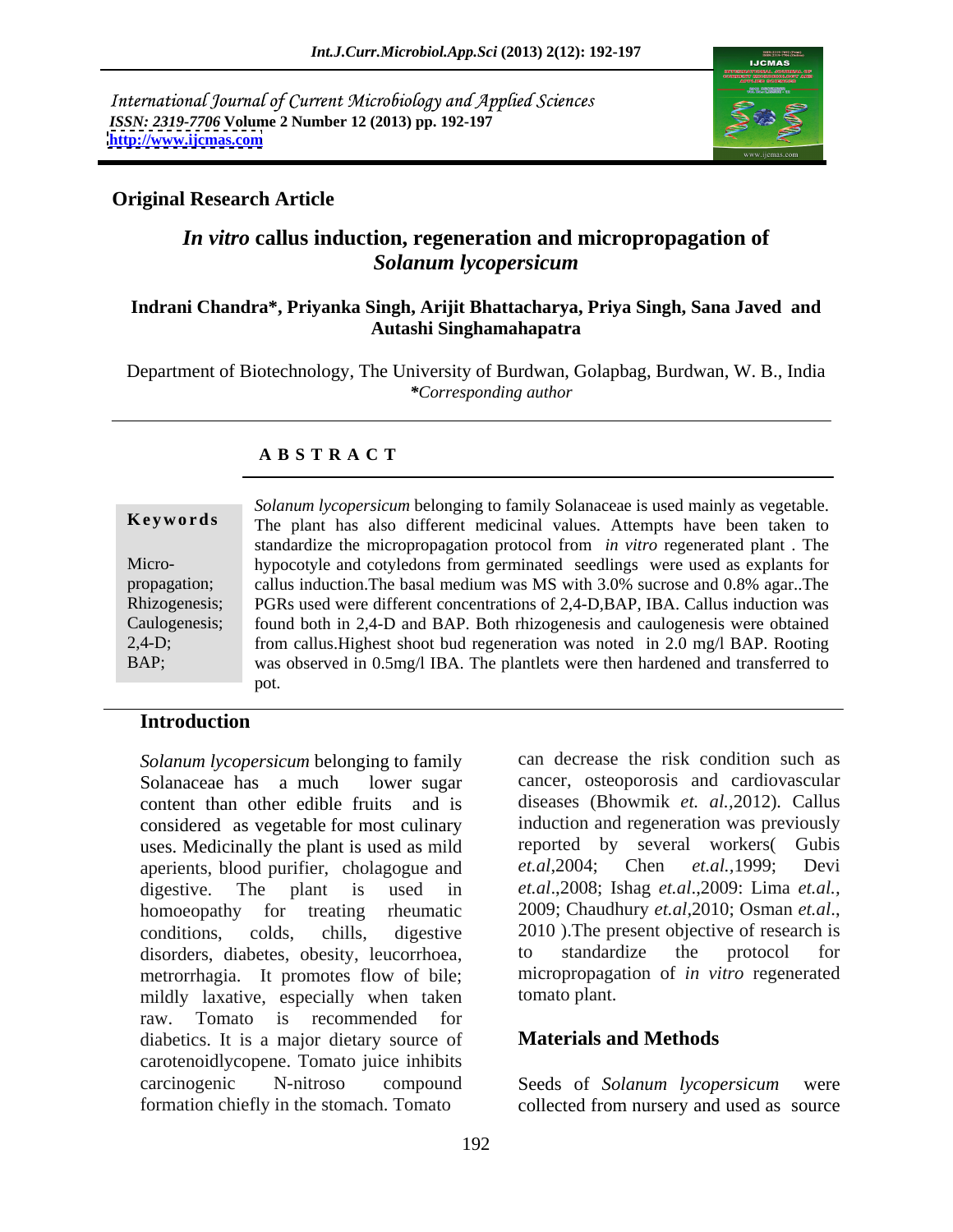of explant. The sterilization of seed was induction. The hypocotyle and cotyledon

with different concentrations of PGRs induction media having different taken out and cut into small 2 pieces in Table 2. It is evident from Table 3 that transferred to the shoot induction media further growth and multiplication of shoot were transferred to the root induction 1.0 mg/l) of IBA . After 45 days, when sand and soil (1:1) for hardening. combination with 0.0025 mg/l BAP

Seeds were cultured individually on MS medium and the number and the rate of seed germination was recorded after 15 and 30 days of transfer (Fig. 1). Observations were recorded as mentioned

The seedlings derived from axenic culture Biotechnology (DBT- sponsored), were used as source of explants for callus

done by dipping them in 70% ethanol for part of the plantlet were used for callus 10 seconds followed by continuous induction. Different typesof PGRs (2,4-D shaking. Then the explants were washed & BAP) were used for callus induction with detergent Tween-20 for 5 mins and and their response was recorded after 3 after that explants were surface sterilized weeks as given in Table 2. Callus by 0.1% mercuric chloride  $(HgCl<sub>2</sub>)$  for 1 induction was noted both in BAP & 2,4-D min then finally rinsed for 3 times with (Fig.2a & 2b) but in BAP, rhizogenesis sterilized distilled water. All the process of and caulogenesis were found along with sterilization and transfer were carried out callus(Table 2, Fig.2b). Callus induction inside the laminar air flow with proper was reported in only BAP by Osman *et*  sterilization techniques. Axenic culture of *al*., (2010) but no report was found seeds were cultured individually on MS regarding rhizogenesis or caulogenesis in medium (Murashige and Skoog,1962). BAP. After 30 days of callus induction The hypocotyle and cotyledons from with small shoot buds, it was taken out and germinated seedlings were then cut into small pieces having shoot bud and transferred to the callus induction media then again transferred to the shoot (2,4-D & BAP). After 30 days of callus concentrations of BAP for further growth induction when huge mass of callus was and multiplication of shoot bud. The observed with small shoot buds, it was observations were recorded as mentioned having shoot buds and then again 2.0 mg/l BAP showed better response in i.e., MS with BAP( 1.0-3.0 mg/l)for better shoot growth (Fig. 3) .After 30 days, buds. After 45 days, the multiple shoots they were transferred to the root induction medium of different concentrations (0.5- IBA (0.5- 1.0 mg/l) . In this step, shoots the plantlets were found well matured and induction media. Best rooting was noted in adequate amount of roots were observed, 0.5mg/l IBA (Fig.4) .Chaudhury *et. al* ., they were then transferred to sterilized (2010) reported that 0.1 mg/l IBA in **Results and Discussion** was also reported in IBA by Osman *et.*  induction was noted both in BAP &2,4-D when huge mass of callus was observed induction media having different in Table2. It is evident from Table 3 that regeneration with larger leaves and when the multiple shoots were observed, medium with different concentrations of were excised and transferred into root combination with 0.0025mg/l BAP promoted root induction.Highest rooting *al*.,(2010) After 45 days, the plantlets were transferred to sterilized sand and soil (1:1) for hardening(Fig.5)

# **Acknowledgement**

in Table 1 The authors are thankful to the Dept.of Biotechnology (DBT- sponsored), Burdwan University for assistance.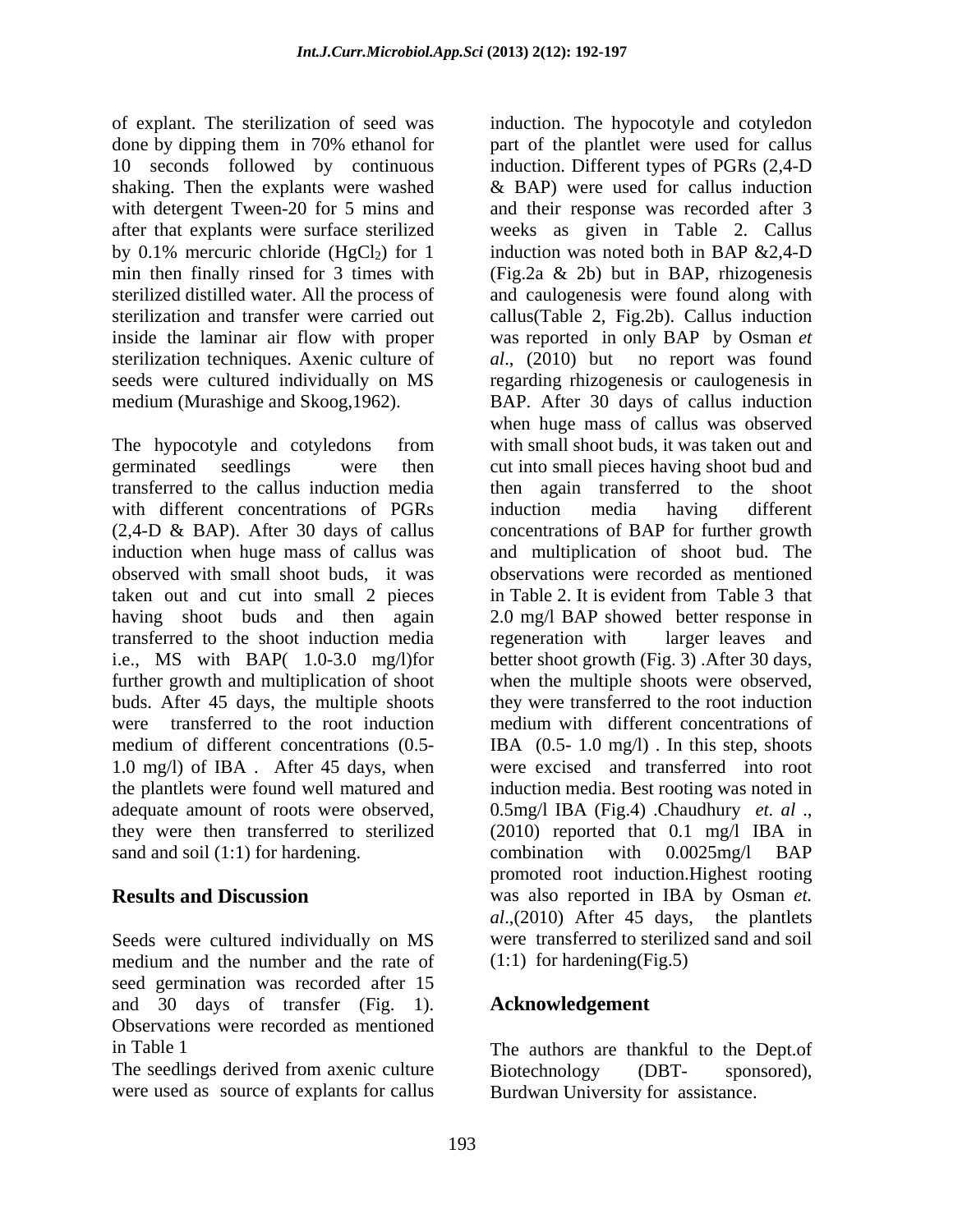### *Int.J.Curr.Microbiol.App.Sci* **(2013) 2(12): 192-197**

| No. of given<br>seea | $ -$<br>No. of days | <i>i</i> germinated seed<br>LVO. O | <b>Rate of</b><br>germination $(\% )$ |
|----------------------|---------------------|------------------------------------|---------------------------------------|
| ັັ                   |                     |                                    |                                       |
| - -                  |                     |                                    |                                       |

**Table.**1 Rate of seed germination of *Solanum lycopersicum*

**Table.**2 Effect of different PGRs on callus induction of *Solanum lycopersicum* in MS medium

| Name of<br>PGR(s) | Concentration<br>of $PGR(s)$<br>(mg/l) | <b>Response after</b><br>3 weeks | <b>Morphogenetic nature</b>                                              |
|-------------------|----------------------------------------|----------------------------------|--------------------------------------------------------------------------|
| <b>BAP</b>        | 1.0                                    |                                  | Callus induction Green and yellow coloured callus with<br>caulogenesis   |
|                   | 2.0                                    |                                  | Callus induction   Brown coloured callus with rhizogenesis               |
|                   | 3.0                                    |                                  | Callus induction   Brown and yellow coloured callus with<br>caulogenesis |
| $2,4-D$           | 1.0                                    |                                  | Callus induction   White coloured and friable callus                     |
|                   | 2.0                                    |                                  | Callus induction   Brownish black coloured friable callus                |
|                   | 3.0                                    |                                  | Callus induction   Yellow coloured callus                                |

**Table.**3 Effect of different concentrations of BAP on regeneration of callus of *Solanum lycopersicum* in MS media

| <b>Different concentrations of BAP</b> | Response<br>30 days       | Morphogenetic nature                           |
|----------------------------------------|---------------------------|------------------------------------------------|
|                                        | No. of shoot $(M \pm SE)$ |                                                |
| $1.0 \text{ mg}/1$                     | $4.0{\pm}0.00$            | Few shoots with smaller                        |
|                                        |                           | leaves                                         |
| $2.0$ mg/l                             | $8.0{\pm}0.70$            | Shoots with larger leaves<br>and better growth |
| $3.0$ mg/l                             | $6.5 \pm 0.88$            | few shoots with retarded<br>growth             |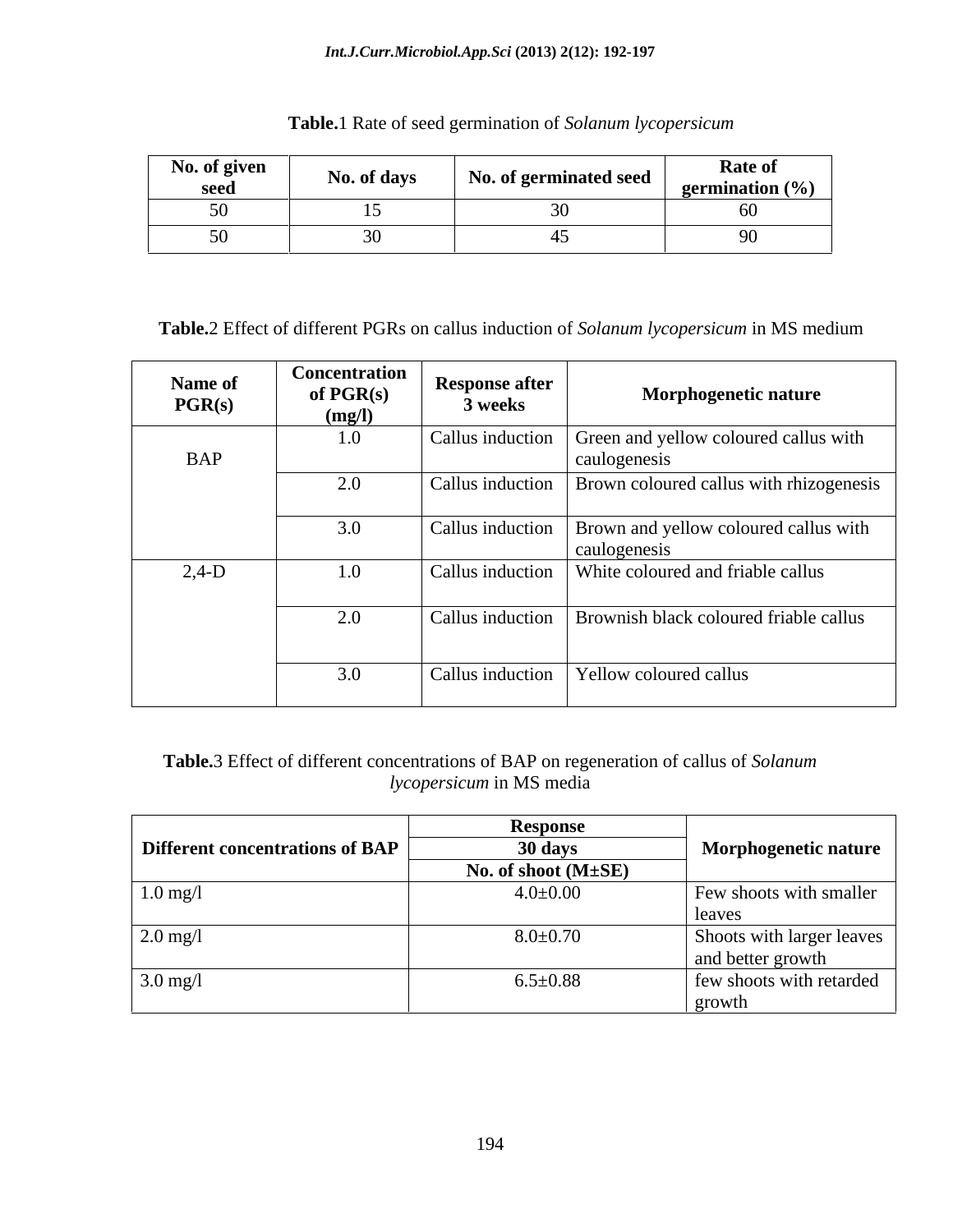### *Int.J.Curr.Microbiol.App.Sci* **(2013) 2(12): 192-197**

**Figure.1** Axenic culture of *Solanum lycopersicum*



**Figure**.**2a** Callus induction of *Solanum lycopersicum* at different concentrations of BAP



**Figure**.**2b** Callus induction of *Solanum lycopersicum* at different concentrations of 2,4-D



1.0 mg/l , 2.0mg/l , 3.0mg/l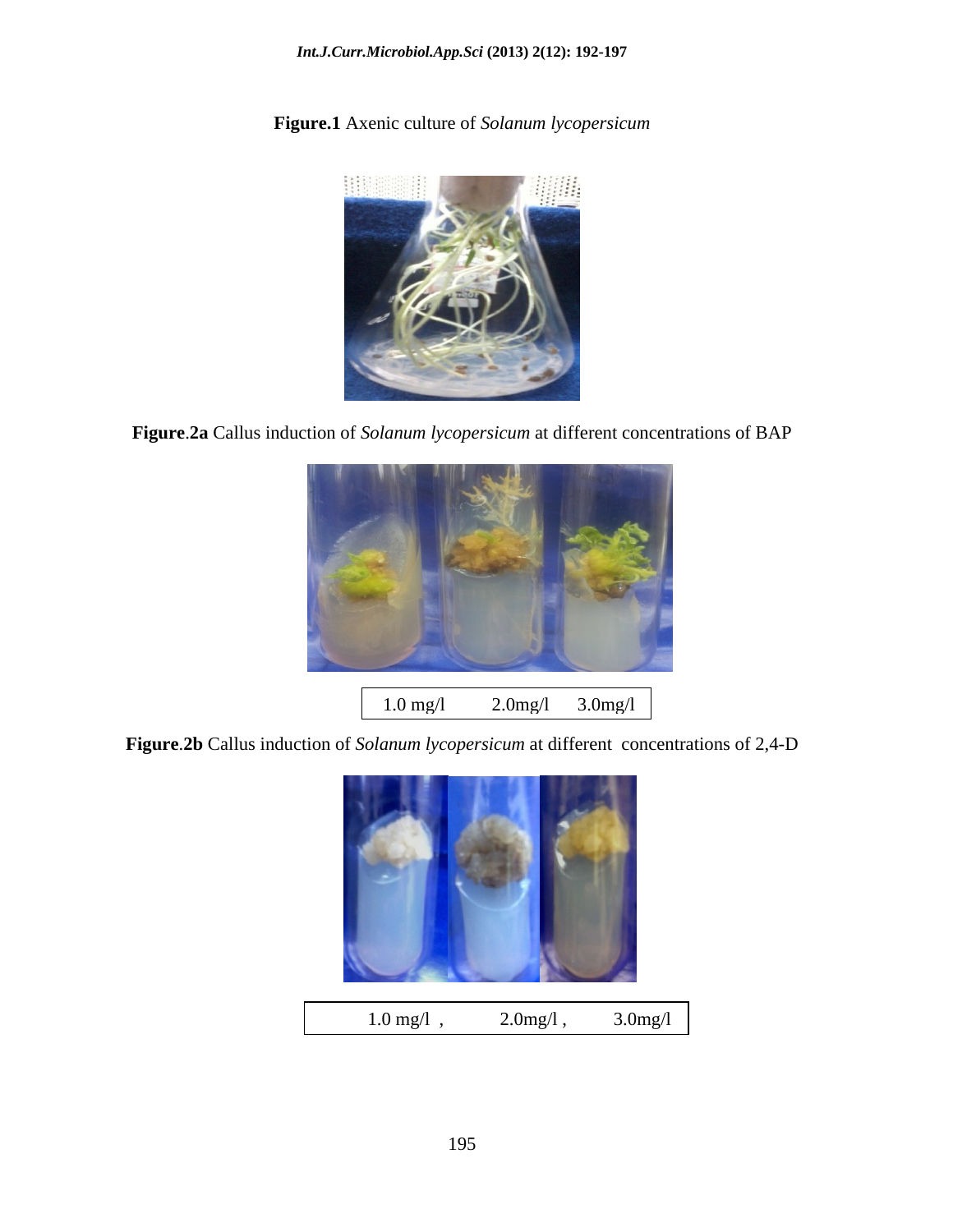**Figure**.**3** Regeneration of *Solanum lycopersicum* from its callus at different conc. of BAP



**Figure**.**4** Root induction at 0.5 mg/l IBA



**Figure.5** Hardening of *in vitro* cultured *Solanum lycopersicum*